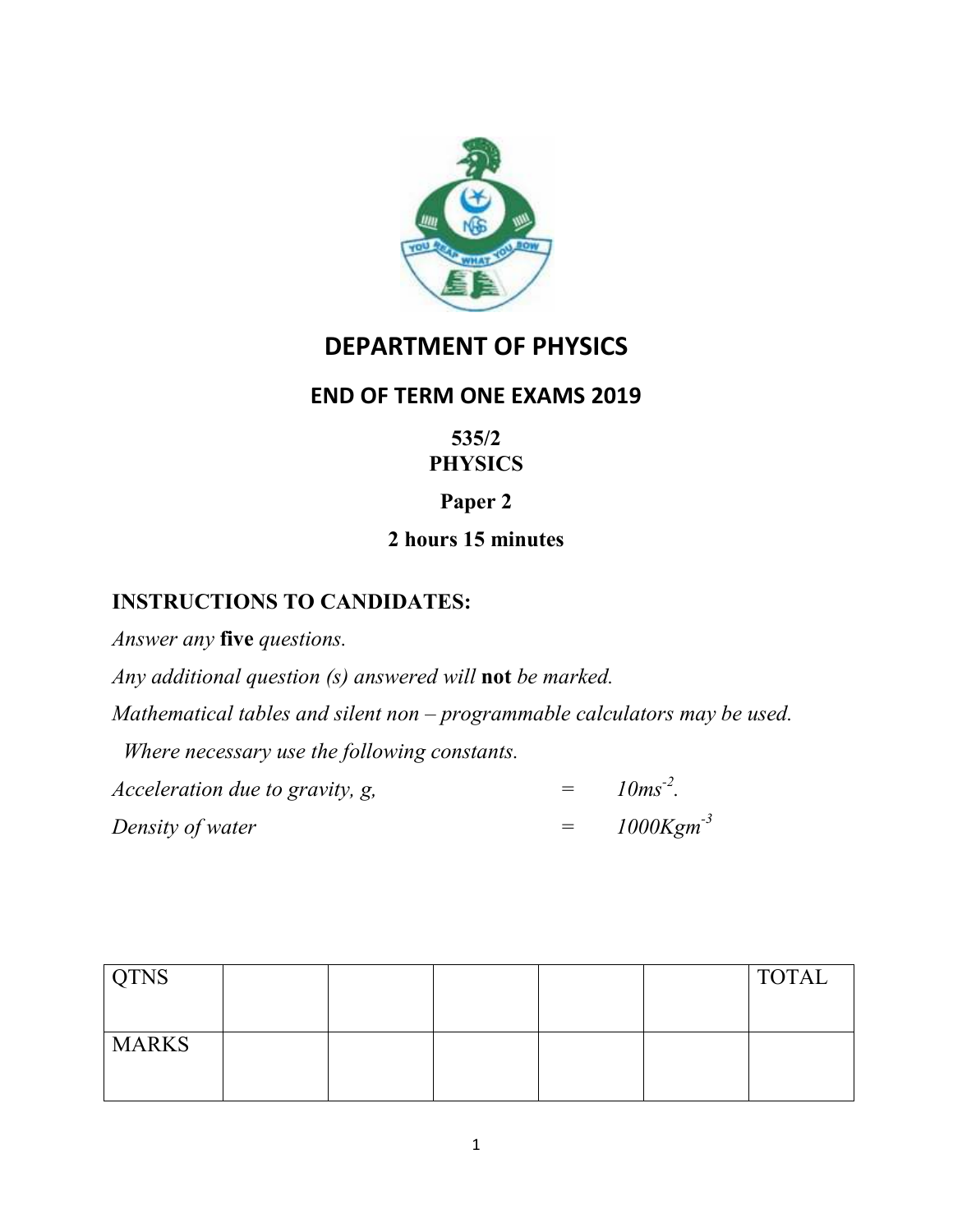1. (a) (i) State the principle of moments. (1 mark)

(ii) Figure 1 below shows a uniform metre rule, pivoted at the 10cm mark which balances when a mass of 300g is suspended at the 0 cm.



Calculate the mass of the metre rule. (4 marks)

|    | (b) | (i)   | State the conditions for a body to be in equilibrium.                                                                                                | $(2 \text{ marks})$  |  |  |
|----|-----|-------|------------------------------------------------------------------------------------------------------------------------------------------------------|----------------------|--|--|
|    |     | (ii)  | With the aid of a diagram, distinguish between stable and unstable                                                                                   |                      |  |  |
|    |     |       | equilibrium.                                                                                                                                         | $(4$ marks)          |  |  |
|    |     | (iii) | State any two ways in which stability of a body can be increased.                                                                                    |                      |  |  |
|    |     |       |                                                                                                                                                      | $(2 \text{ marks})$  |  |  |
|    | (c) |       | Explain why passengers are not advised to stand while travelling in buses.                                                                           |                      |  |  |
|    |     |       |                                                                                                                                                      | $(3 \text{ marks})$  |  |  |
| 2. | (a) | (i)   | Define the terms <i>density</i> and <i>relative density</i> .                                                                                        | $(02 \text{ marks})$ |  |  |
|    |     | (ii)  | Liquid X of mass 200g and density $1.0$ gcm <sup>-3</sup> is mixed with another liquid<br>Y of mass $300g$ and density $2.0gcm-3$ to give a mixture. |                      |  |  |
|    |     |       | Calculate the density of the mixture.                                                                                                                | $(03$ marks)         |  |  |
|    | (b) | (i)   | State the law of floatation.                                                                                                                         | $(01$ mark)          |  |  |
|    |     | (ii)  | An object floats in water with three quarters of its volume submerged.<br>Calculate the density of the object.                                       | $(03$ marks)         |  |  |
|    | (c) |       | A stone weighs 40N in air and 20N in water. Calculate the;                                                                                           |                      |  |  |
|    |     | (i)   | relative density of the stone.                                                                                                                       | $(02 \text{ marks})$ |  |  |
|    |     | (ii)  | the density of the stone.                                                                                                                            | $(02 \text{ marks})$ |  |  |
|    | (d) |       | Describe an experiment to determine the relative density of a liquid using a<br>density bottle.<br>$(03$ marks)                                      |                      |  |  |
|    |     |       |                                                                                                                                                      |                      |  |  |
| 3. | (a) | (i)   | What is meant by rectilinear propagation of light?                                                                                                   | $(1$ mark)           |  |  |
|    |     | (ii)  | An object of height 250cm is placed at a distance of 150cm from a pinhole                                                                            |                      |  |  |
|    |     |       | camera. If the camera is of length 7.2 cm, find the image height.                                                                                    |                      |  |  |
|    |     |       |                                                                                                                                                      | $(3 \text{ marks})$  |  |  |
|    | (b) | (i)   | Describe an experiment to determine the focal length of a concave                                                                                    |                      |  |  |
|    |     |       | mirror using an illuminated object.                                                                                                                  | (05 marks)           |  |  |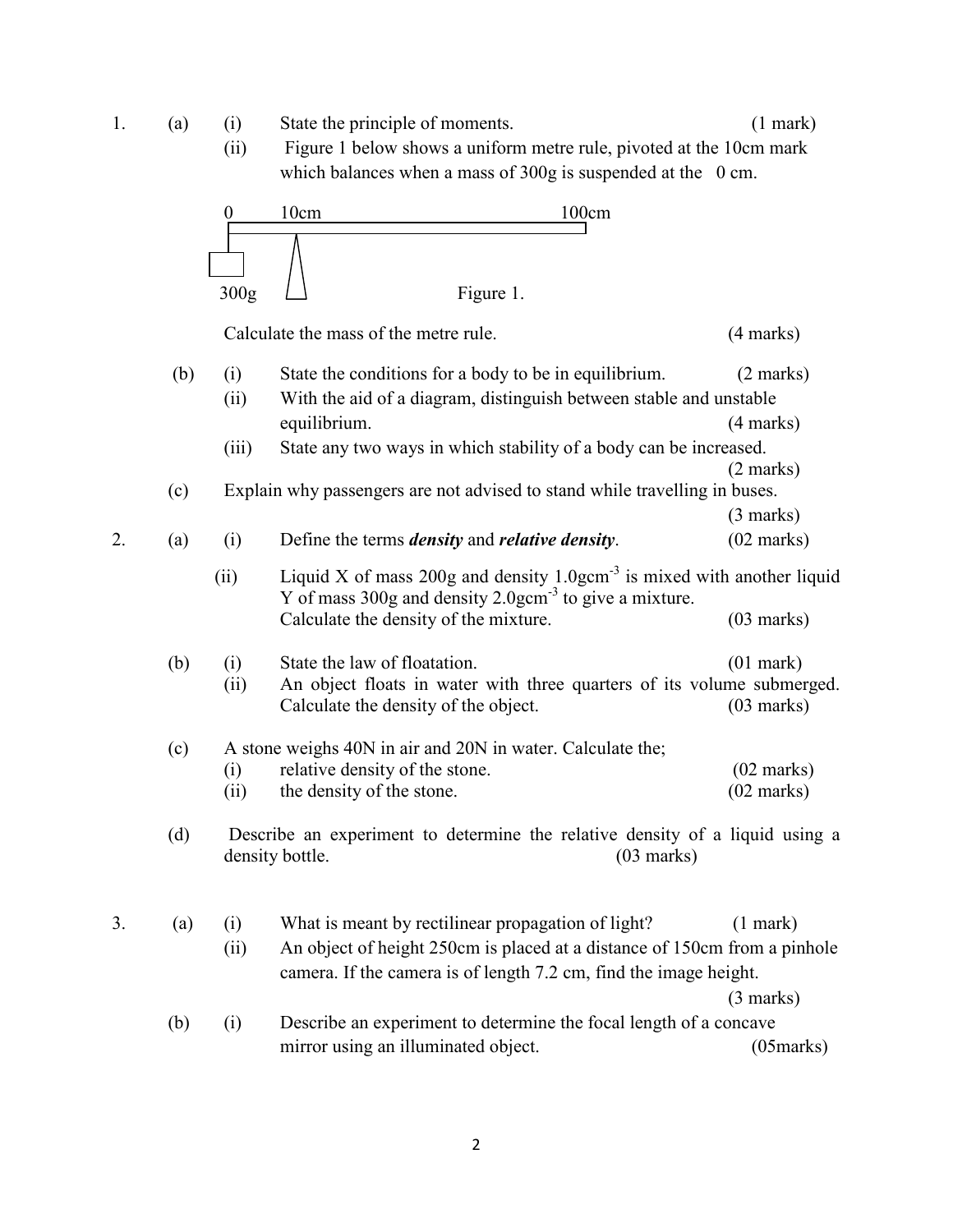|     | (c) | An object of height 2cm is placed 20cm infront of a concave mirror of focal                     |                     |  |  |  |
|-----|-----|-------------------------------------------------------------------------------------------------|---------------------|--|--|--|
|     |     | length 15 cm. By graphical construction, determine the;<br>position of the object.<br>(i)       | (4 marks)           |  |  |  |
|     |     | height of the object.<br>(ii)                                                                   | $(2 \text{ marks})$ |  |  |  |
|     |     | (iii)<br>nature of image formed.                                                                | (1 mark)            |  |  |  |
| 4.  | (a) | Define the terms <i>efficiency and mechanical advantage</i>                                     | $(2 \text{ marks})$ |  |  |  |
| (b) |     | (i) Draw a pulley system of velocity ratio 5 with 3 blocks in the upper block.                  |                     |  |  |  |
|     |     |                                                                                                 | (2marks)            |  |  |  |
|     |     | (ii) Find the efficiency of a pulley system above in $(b)(i)$ above if it lifts a load of       |                     |  |  |  |
|     |     | 1000N using an effort of 300N.                                                                  | (4marks)            |  |  |  |
|     | (c) | Explain why the efficiency of a pulley system is less than 100%. (2 marks)<br>$\left( i\right)$ |                     |  |  |  |
|     |     | Give two examples where pulleys are used.<br>(11)                                               | (2 marks)           |  |  |  |
| (d) |     | Describe an experiment to determine the centre of gravity of an irregular                       |                     |  |  |  |
|     |     | cardboard.                                                                                      | (4 marks)           |  |  |  |
|     |     |                                                                                                 |                     |  |  |  |
|     |     |                                                                                                 |                     |  |  |  |

- 5. (a) (i) Define the term *pressure* and state its S.I unit. (2 marks) (ii) State any two factors on which the pressure exerted by a fluid depends. (2 marks)
	- (b) With the aid of a labeled diagram, describe how a *force pump* works. (5marks)



Figure 2 above shows a hydraulic machine.

- (i) Give **one** example where this machine is used. (1 mark)
- (ii) State the principle applied in the machine above. (1mark)
- (iii) If an effort of 100 N is applied at the smaller piston of area 0.04  $m^2$ , find the mass of the car raised if the area of the larger piston is  $0.08 \text{ m}^2$ . (3 marks)
- (c) Explain why a sharp panga is preferred to a blunt panga when cutting a piece of wood. (2 marks)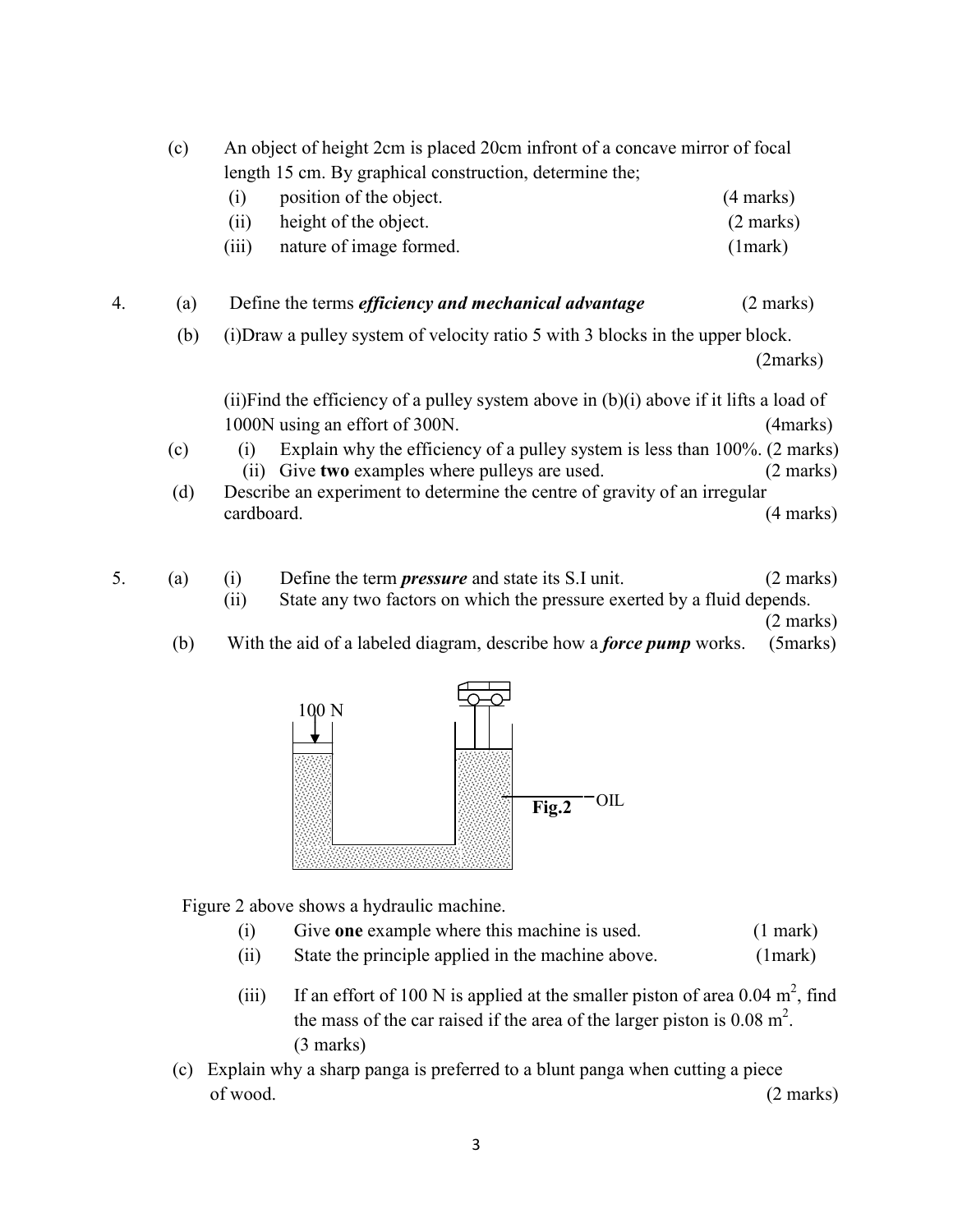- 6. (a) (i) Define the term v*elocity.* (1mark) (ii) Draw *velocity - time* graph for a stone thrown vertically upwards.(2marks) (b) Write down the **three** equations of uniformly accelerated motion. (*03 marks*) (c) A body changed its velocity from  $5 \text{ms}^{-1}$  to  $26 \text{ms}^{-1}$  in 7 seconds. (i) Calculate its acceleration. (*02 marks*) (ii) If the body continues moving, find its velocity after 12 seconds.
- (2 marks)
	- (d) The figure 3 below shows a velocity time graph for a cyclist.



|    |     | (i)                                                               | Describe the motion of the cyclist from A to C                                  | $(2 \text{ marks})$ |  |
|----|-----|-------------------------------------------------------------------|---------------------------------------------------------------------------------|---------------------|--|
|    |     | (ii)                                                              | Calculate the total distance covered.                                           | $(2 \text{ marks})$ |  |
|    | (e) |                                                                   | If the ball of mass 0.03kg is raised 1.5 m above the surface and then released, |                     |  |
|    |     |                                                                   | what is its kinetic energy just before hitting the surface?                     | (2marks)            |  |
| 7. | (a) | (i)                                                               | What is meant by rectilinear propagation of light?                              | $(1$ mark)          |  |
|    |     | (ii)                                                              | An object of height 250cm is placed at a distance of 150cm from a pinhole       |                     |  |
|    |     | camera. If the camera is of length 7.2 cm, find the image height. |                                                                                 |                     |  |
|    |     |                                                                   |                                                                                 | $(3 \text{ marks})$ |  |
|    | (b) | (i)                                                               | Describe an experiment to determine the focal length of a concave               |                     |  |
|    |     |                                                                   | mirror using an illuminated object.                                             | $(05$ marks $)$     |  |
|    | (c) |                                                                   | An object of height 2cm is placed 20cm infront of a concave mirror of focal     |                     |  |
|    |     |                                                                   | length 15 cm. By graphical construction, determine the;                         |                     |  |
|    |     | (i)                                                               | position of the object.                                                         | $(4 \text{ marks})$ |  |
|    |     | (ii)                                                              | height of the object.                                                           | $(2 \text{ marks})$ |  |
|    |     | (iii)                                                             | nature of image formed.                                                         | (1 mark)            |  |
|    |     |                                                                   |                                                                                 |                     |  |